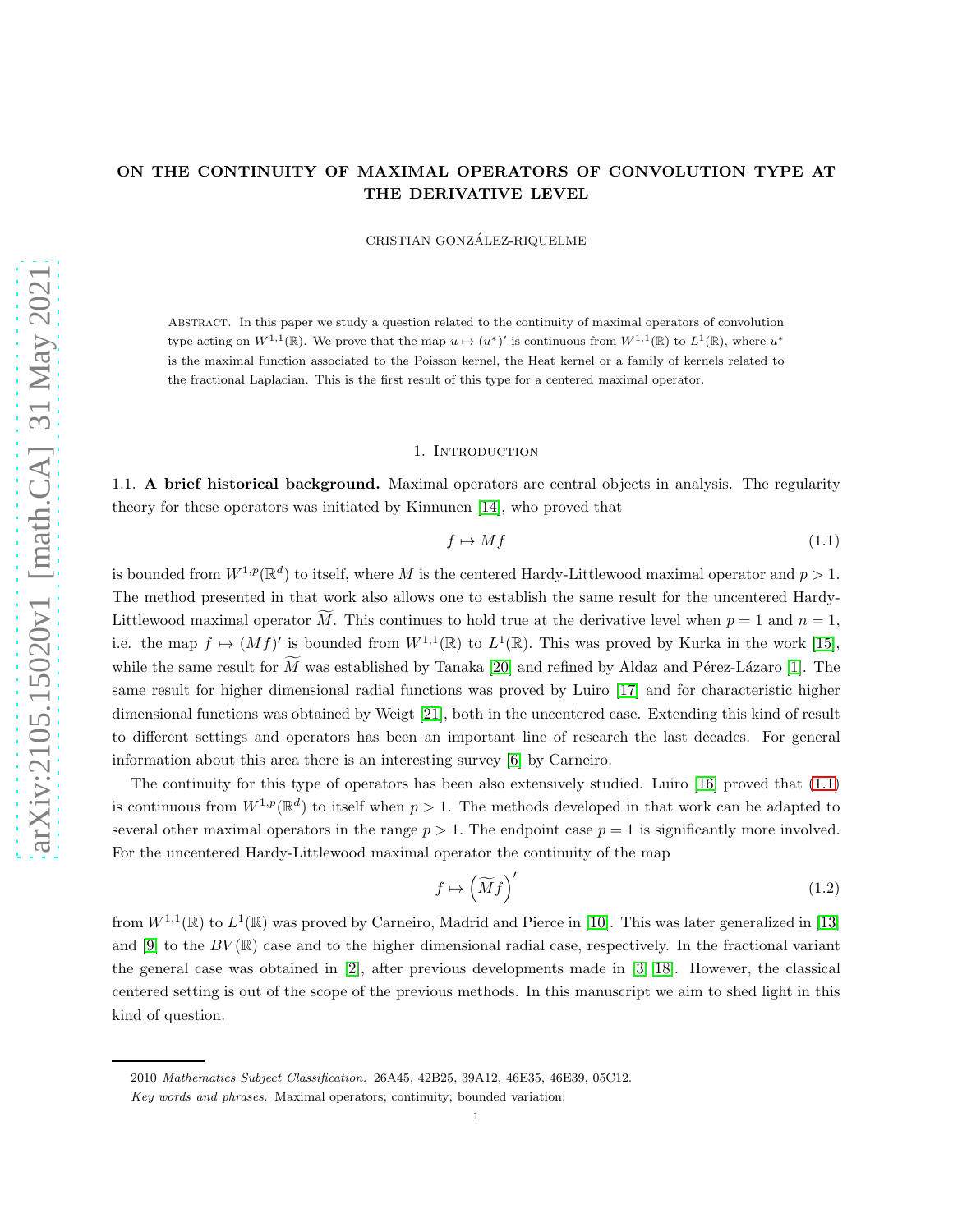1.2. Maximal operators of convolution type. Let  $\phi : \mathbb{R}^d \to \mathbb{R}_{\geq 0}$  be a radially non increasing function with

 $\oint_{\mathbb{R}^d} \phi(x) dx = 1.$  $\phi_t(x) := \frac{1}{t^d} \phi\left(\frac{x}{t}\right)$  $\overline{ }$ .  $(1.3)$ 

We define, as usual,

For every  $f \in L^1(\mathbb{R}^d)$  we have  $\lim_{t \to 0} |f| * \phi_t(\cdot)(x) = |f|(x)$  for a.e.  $x \in \mathbb{R}^d$ . Then, given an initial datum  $u: \mathbb{R}^d \to \mathbb{R}$  we define the extension  $\tilde{u}: \mathbb{R}^d \times (0, \infty) \to \mathbb{R}$  as

<span id="page-1-2"></span>t

$$
\tilde{u}(x,t) = |u| * \phi_t(x).
$$

The maximal operator associated to the kernel  $\phi$  is defined as

$$
u^*(x) = \sup_{t>0} \tilde{u}(x,t),
$$

where we omit the dependence to  $\phi$  as it is clear from the context. This notion recovers the classical Hardy-Littewood maximal operator by choosing  $\phi = \frac{\chi_{B(0,1)}}{|B(0,1)|}$  $\frac{XB(0,1)}{|B(0,1)|}$ . The following kernels are the main objects for our study:

$$
\varphi_1(x) = \frac{\Gamma\left(\frac{d+1}{2}\right)}{\pi^{(d+1)/2}} \frac{1}{(|x|^2 + 1)^{(d+1)/2}} \qquad \text{(Poisson kernel)}
$$
  

$$
\varphi_2(x) = \frac{1}{(4\pi)^{d/2}} e^{-|x|^2} \qquad \text{(Heat kernel)}
$$
  

$$
\varphi_3^{\alpha}(x) = C_d^{\alpha} \frac{1}{(|x|^2 + 1)^{(d+1-\alpha)/2}} \qquad \text{(Fractional Poisson kernel)},
$$

where  $0 < \alpha < 1$  and  $C_d^{\alpha}$  is such that  $\|\varphi_3^{\alpha}\|_1 = 1$ . We notice that  $\varphi_3^{\alpha}$  is a generalization of  $\varphi_1$ . We treat them as different objects since some results for  $\varphi_1$  were previously obtained. The kernel  $\varphi_3^{\alpha}$  is relevant in the work of Caffarelli and Silvestre [5], where its relation to the fractional Laplacian is investigated. The study of regularity properties for maximal operators associated to smooth kernels was initiated by Carneiro and Svaiter in [\[11\]](#page-9-10). There, it was proved the endpoint boundedness of the map

<span id="page-1-0"></span>
$$
u \mapsto (u^*)' \tag{1.4}
$$

from  $W^{1,1}(\mathbb{R})$  to  $L^1(\mathbb{R})$  where  $\phi$  is  $\varphi_1$  or  $\varphi_2$ . One key step in the proof of these results was to prove that in the set  $\{x \in \mathbb{R} : u^*(x) > u(x)\}$  the function  $u^*$  is subharmonic for such kernels. This regular behavior has proven useful also in higher dimensions, where it was used to prove that in fact these maximal operators reduce the  $L^2$ -norm of the gradient [\[11\]](#page-9-10). These results were later generalized in [\[4,](#page-8-4) [7\]](#page-8-5). In [\[8\]](#page-8-6) the boundedness of [\(1.4\)](#page-1-0) in the higher dimensional radial case was established for both  $\varphi_1$  and  $\varphi_2$ .

In our main result we make use of the essential *subharmonicity property* to conclude the one-dimensional continuity of these maximal operators at the derivative level, solving a question posed by Carneiro<sup>1</sup>.

<span id="page-1-1"></span>**Theorem 1.** Let  $\phi \in {\varphi_1, \varphi_2, \varphi_3^{\alpha}}$ . Then the map

 $u \mapsto (u^*)'$ 

is continuous from  $W^{1,1}(\mathbb{R})$  to  $L^1(\mathbb{R})$ .

<sup>1</sup>Personal communication.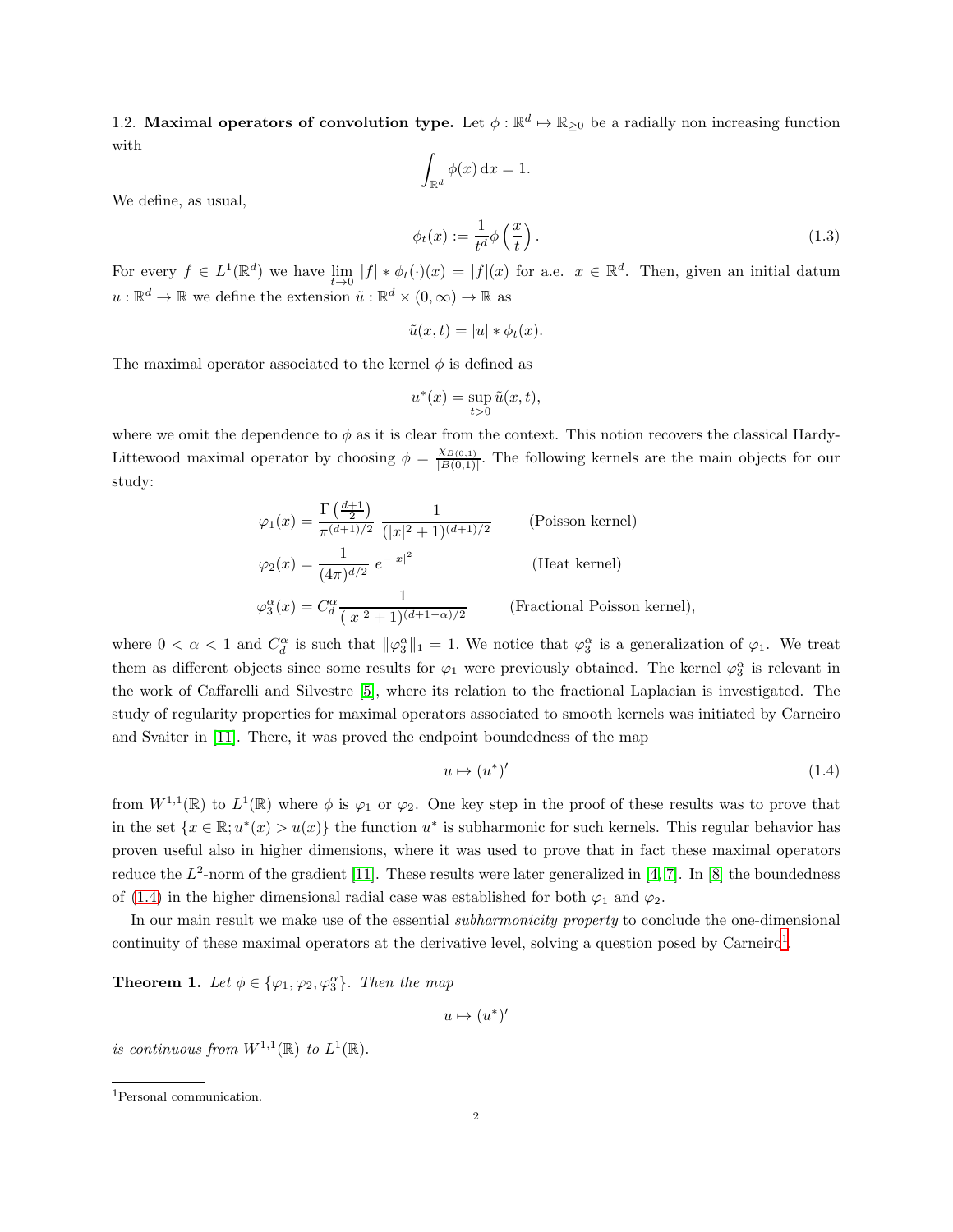In the case of  $\varphi_3^{\alpha}$  we first have to prove that the aforementioned map is well defined and bounded. This is obtained by similar methods as the ones developed in [\[7,](#page-8-5) [11\]](#page-9-10). This is explained in Section 2.

The methods developed in the aforementioned works [\[9,](#page-9-8) [10,](#page-9-6) [13\]](#page-9-7) are not enough to conclude Theorem [1.](#page-1-1) In those works it is relevant that the maximal operators considered there have the flatness property; that is, the maximal functions have zero derivative a.e. at the points where they coincide with the original functions. This property does not typically hold when dealing with centered maximal operators, so a new approach is required in this case. In order to overcome this difficulty, our strategy is strongly tied with the subharmonicity property that these kernels satisfy. We use this property in order to obtain a local boundedness that is stable under linear perturbations. This allows us to discretize some important aspects of the proof. Complementing this with some previous methods developed in [\[13\]](#page-9-7) we obtain our result. These new tools are explained in Section 3.

## 2. Preliminaries

Here we develop the preliminaries for the proof of our theorem. Given  $u \in W^{1,1}(\mathbb{R})$  we write its disconnecting set as

$$
D := \{ x \in \mathbb{R}; u^*(x) > u(x) \}.
$$

We say that  $\phi \in L^1(\mathbb{R})$  has the *subharmonicity property* when for any  $u \in W^{1,1}(\mathbb{R})$  the associated maximal operator  $u^*$  is subharmonic in  $D$ . We notice that, given that we are in the one-dimensional setting, this property implies that  $u^*$  is convex in D. By [\[11,](#page-9-10) Lemmas 8 and 12] we know that property holds for both  $\varphi_1$  and  $\varphi_2$ . In the next proposition we establish the same for  $\varphi_3^{\alpha}$ .

**Proposition 2.** For  $\phi = \varphi_3^{\alpha} \in L^1(\mathbb{R}^d)$ ,  $\alpha \in (0,1)$ , we have that  $u^*$  is continuous in  $\mathbb{R}^d$  and subharmonic in the set  $\{x \in \mathbb{R}^d; u^*(x) > u(x)\}$  for any  $u \in W^{1,1}(\mathbb{R}^d) \cap C(\mathbb{R}^d)$ . Moreover, the map  $u \mapsto (u^*)'$  is well defined and bounded from  $W^{1,1}(\mathbb{R})$  to  $L^1(\mathbb{R})$ .

*Proof.* Following [\[11,](#page-9-10) Lemma 7(i)] we can conclude that  $u^*$  is continuous for  $u \in W^{1,1}(\mathbb{R}^d) \cap C(\mathbb{R}^d)$ . Therefore, following the proof of [\[11,](#page-9-10) Theorem 2(ii)], we need to prove the fact that  $u^*$  is subharmonic in the set  $\{u^* > u\}$ to conclude the last assertion of our proposition. In order to conclude this subharmonicity, let us observe that, according to [5, Section 2.4], the function  $\tilde{u}(\cdot,t) := u * (\varphi_3^{\alpha})_t(\cdot)$  solves the Cauchy problem

$$
\Delta_x \tilde{u} + \frac{\alpha}{t} \tilde{u}_t + \tilde{u}_{tt} = 0 \quad \text{for } (x, t) \in \mathbb{R}^d \times (0, \infty)
$$

$$
\tilde{u}(x, 0) = u(x) \quad \text{for } x \in \mathbb{R}^d.
$$

Therefore, by combining [\[12,](#page-9-11) Theorem 3.1] and the remark thereafter with the proof of [\[7,](#page-8-5) Lemma 7], we just need to prove the following: for any compact ball  $B_r(x_0)$  and  $\varepsilon > 0$ , there exists  $t_{\varepsilon}$  big enough such that for any  $z \in B_r(x_0)$  we have  $\tilde{u}(z, t) < \varepsilon$  for any  $t > t_{\varepsilon}$ . This claim follows from

$$
|\tilde{u}(z,t)| \le ||(\varphi_3^{\alpha})_t||_{\infty} ||u||_1,
$$

and the fact that  $\|(\varphi_3^{\alpha})_t\|_{\infty} \to 0$  when  $t \to \infty$ .

Let us recall the following result.

**Lemma 3** ([\[10,](#page-9-6) Lemma 14]). Let  $u \in W^{1,1}(\mathbb{R})$  and  $\{u_j\}_{j\geq 1} \subset W^{1,1}(\mathbb{R})$  such that  $||u_j - u||_{1,1} \to 0$ . Then  $|||u_j| - |u|||_{1,1} \to 0.$ 

The previous result allow us to always assume that the  $u_i$  and u are nonnegative, a simplification that we adopt henceforth. Now we prove a general statement about the uniform convergence of maximal functions.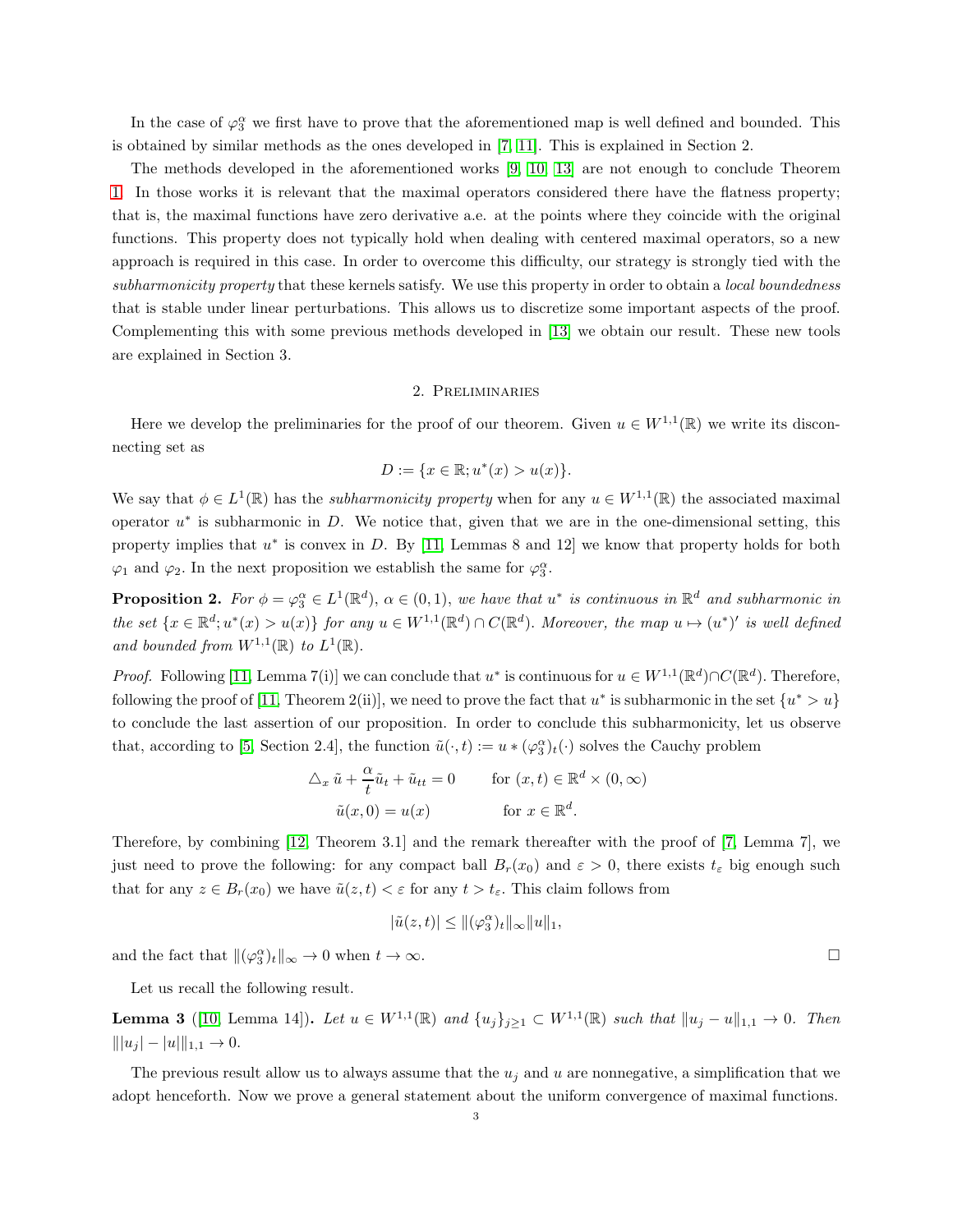<span id="page-3-0"></span>**Proposition 4.** Let  $u_j \to u$  in  $W^{1,1}(\mathbb{R})$ . Then

$$
u_j^*\to u^*
$$

uniformly.

*Proof.* Let  $x \in \mathbb{R}$ , and let  $t_x, t_{x,j} \ge 0$  such that  $\tilde{u}(x, t_x) = u^*(x)$  and  $\tilde{u}_j(x, t_{x,j}) = u^*_j(x)$ , where we use the notation  $\tilde{u}(x, 0) := u(x)$ . Then

$$
|u_j^*(x) - u^*(x)| = \max\{u_j^*(x) - u^*(x), u^*(x) - u_j^*(x)\}
$$
  
\n
$$
\leq \max\{\tilde{u}_j(x, t_{x,j}) - \tilde{u}(x, t_{x,j}), \tilde{u}(x, t_x) - \tilde{u}_j(x, t_x)\}
$$
  
\n
$$
\leq ||u_j - u||_{\infty}
$$
  
\n
$$
\leq ||u_j - u||_{1,1}.
$$

 $\Box$ 

In the following we assume  $\phi \in {\varphi_1, \varphi_2, \varphi_3^{\alpha}}$  and that  $d = 1$ . Recall that in that case  $u^*$  is weakly differentiable and continuous. In the next lemma we reduce our analysis to a bounded interval.

<span id="page-3-1"></span>**Lemma 5.** If  $u_j \to u$  in  $W^{1,1}(\mathbb{R})$ , for every  $\varepsilon > 0$  there exist  $R > 0$  and there exists j big enough such that we have

$$
\int_{[-R,R]^c} |(u_j^*)'| + |(u^*)'| < \varepsilon
$$

*Proof.* We prove that for any function  $w \in W^{1,1}(\mathbb{R})$  and  $R > 0$  we have

$$
\int_{[R,\infty)}|(w^*)'|\leq |w^*(R)-w(R)|+\int_{[R,\infty)}|w'|,
$$

the other required estimate follows by symmetry. If we write  $\{x \in (R, \infty); w^*(x) > w(x)\} = \bigcup_{i=1}^{\infty} (a_i, b_i)$  we have  $w^*(a_i) = w(a_i)$  and  $w^*(b_i) = w(b_i)$  unless  $a_i = R$ . If  $a_i \neq R$  we have  $\int_{(a_i, b_i)} |(u^*)'| \leq \int_{(a_i, b_i)} |(u)|'|$  by the *subharmonicity property*. By the same property we have that, if  $a_i = R$  and  $w^*$  attains its minimum for the interval  $(a_i, b_i)$  at the point  $c_i$ , we have (with possibly  $b_i = \infty$ )

$$
\int_{(R,b_i)} |(w^*)'| = w^*(R) - 2w^*(c_i) + w^*(b_i)
$$
\n
$$
\leq |w^*(R) - w(R)| + w(R) - 2w(c_i) + w(b_i) \leq |w^*(R) - w(R)| + \int_{(R,b_i)} |w'|,
$$

from where we conclude our claim. Now, in order to conclude our lemma we take R such that  $\int_{[R,R]^c} |w'| \leq \frac{\varepsilon}{4}$ ,  $w^*(R) - w(R) + w^*(-R) - w(-R) < \frac{\varepsilon}{4}$  and j such that  $||w'_j - w'||_1 < \frac{\varepsilon}{4}$  and  $w_j^*(R) - w_j(R) + w_j^*(-R) - w(j(R))$  $w_j(-R) < \frac{\varepsilon}{4}$ , where in this last choosing we use Proposition [4.](#page-3-0)

Another important ingredient in our strategy is presented in the next proposition, which is inspired in [\[13,](#page-9-7) Proposition 8]. For a partition  $\mathcal{P} := \{a_1 < \cdots < a_m\}$  and  $w : \mathbb{R} \to \mathbb{R}$  we define

Var 
$$
(w, \mathcal{P}) := \sum_{i=1}^{m-1} |w(a_{i+1}) - w(a_i)|
$$
.

<span id="page-3-2"></span>**Proposition 6.** Let  $u_j \to u \in W^{1,1}(\mathbb{R})$ . Then

$$
|| (u_j^*)' ||_1 \to || (u^*)' ||_1
$$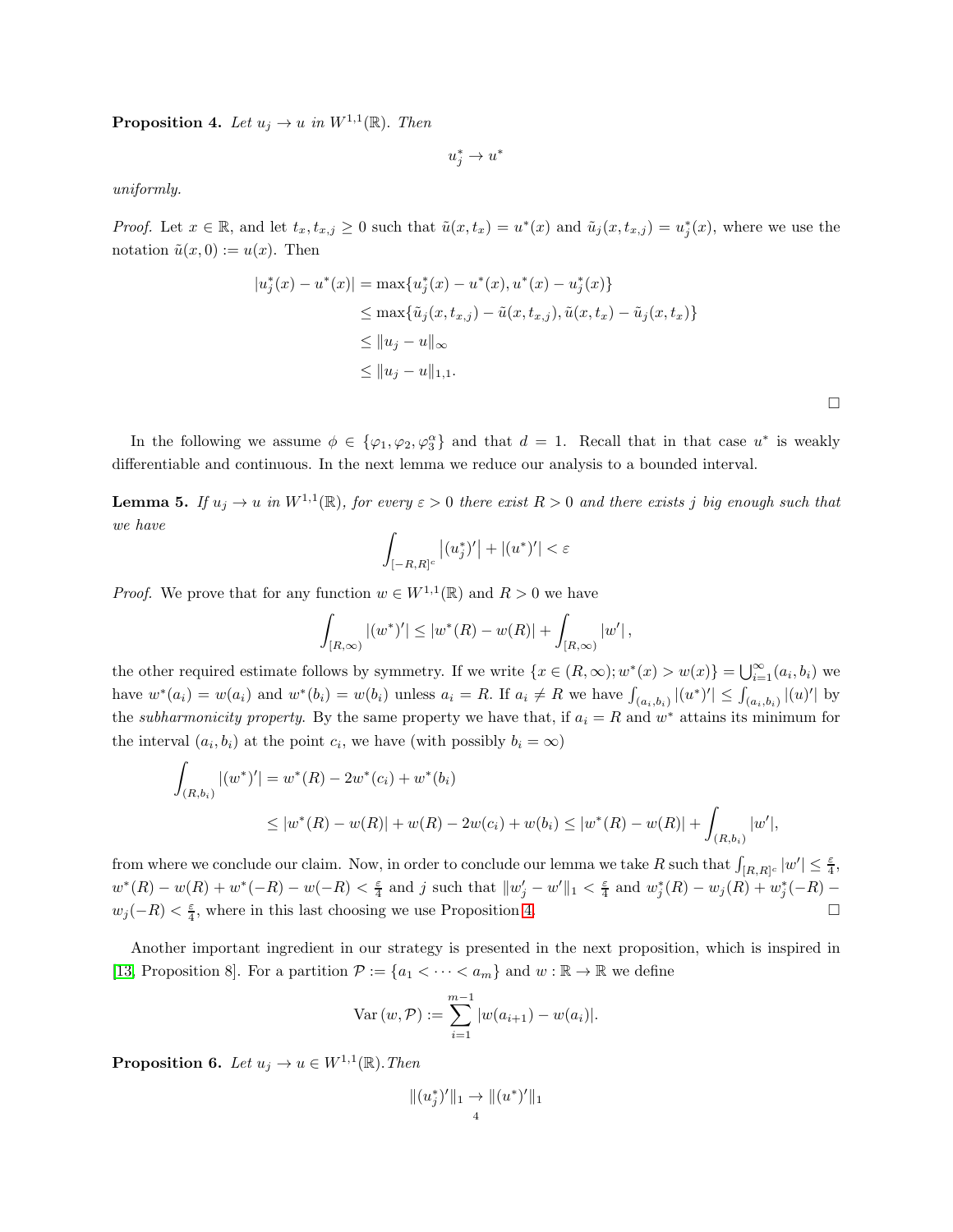*Proof.* By Lemma [5](#page-3-1) is enough to prove that, for any  $(a, b)$ , we have

$$
\lim_{j\to\infty}\int_{[a,b]}\left|(u_j^*)'\right|=\int_{[a,b]}\left|(u^*)'\right|.
$$

Since fo any  $w \in W^{1,1}(\mathbb{R})$  we have

$$
\int_{[a,b]}|w'| = \sup_{\mathcal{P}\subset [a,b]} \text{Var}\,(w,\mathcal{P}),
$$

by Fatou's lemma we obtain

$$
\liminf_{j\to\infty}\int_{[a,b]}|(u_j^*)'|\geq \int_{[a,b]}|(u^*)'|\,.
$$

Now, given  $\varepsilon > 0$ , we prove that

$$
\limsup_{j \to \infty} \int_{\mathbb{R}} |(u_j^*)'| \le \int_{[a,b]} |(u^*)'| + 3\varepsilon.
$$

Let us take a partition  $P = \{a = a_0 < a_1 \cdots < a_K = b\}$  such that

$$
\text{Var}\ (u, \mathcal{P}) > \int_{[a,b]} |u'| - \varepsilon
$$

and

$$
\text{Var}\ (u^*, \mathcal{P}) > \int_{[a,b]} |(u^*)'| - \varepsilon.
$$

By uniform convergence we have

<span id="page-4-2"></span>
$$
\text{Var}\left(u_{j}, \mathcal{P}\right) > \int_{[a,b]} \left| (u_{j})' \right| - 2\varepsilon \tag{2.1}
$$

and

<span id="page-4-1"></span>
$$
\text{Var}\,\left(u_j^*, \mathcal{P}\right) > \int_{[a,b]} \left| (u_j^*)' \right| - 2\varepsilon \tag{2.2}
$$

for j big enough. Now, let us consider  $\widetilde{\mathcal{P}} = \widetilde{\mathcal{P}}(j) \supset \mathcal{P}$  with  $\widetilde{\mathcal{P}} \subset [a, b]$  such that

<span id="page-4-0"></span>
$$
\operatorname{Var}\left(u_j^*, \widetilde{\mathcal{P}}\right) > \int_{[a,b]} \left|(u_j^*)'\right| - \varepsilon.
$$

Without loss of generality we can assume that  $P$  is such that  $[a_i, a_{i+1}] \cap P = \{a_{i-1} = a_{i,0} < \cdots < a_{i,n_i} = a_i\}$ satisfies that  $sign(u_{i,k}^* - u_{i,k+1}^*) = -sign(u_{i,k+1}^* - u_{i,k+2}^*)$  for every  $k = 0, \ldots, n_i-2$ . For each such i we denote  $\widetilde{\mathcal{P}}_i = \{a_{i,1},\ldots,a_{i,n_i-1}\}\$ and claim that it is possible to find another partition  $\widetilde{\mathcal{P}}_i^* = \{a_{i,1}^*,\ldots,a_{i,n_i-1}^*\}\subset$  $(a_{i-1}, a_i)$  such that

$$
\text{Var}\left(u_j, \widetilde{\mathcal{P}}_i^*\right) - \text{Var}\left(u_j, \{a_{i,1}^*, a_{i,n_i-1}^*\}\right) = \text{Var}\left(u_j^*, \widetilde{\mathcal{P}}_i\right) - \text{Var}\left(u_j^*, \{a_{i,1}.a_{i,n_i-1}\}\right) \tag{2.3}
$$

For  $n_i \leq 2$  it follows by convention. For  $n_i \geq 3$ , by the *subharmonicity property* if  $k \in \{i, ..., n_i - 1\}$  is such that  $u_j^*(a_{i,k}) > \max\{u_j^*(a_{i,k-1}), u_j^*(a_{i,k+1})\}$ , there exists  $y \in (a_{i,k-1}, a_{i,k+1})$  such that  $u_j(y) = u_j^*(a_{i,k})$ . We choose  $a_{i,k}^* = y$  in that case. Now, if  $u_j^*(a_{i,k}) < \min\{u_j^*(a_{i,k+1}^*), u_j^*(a_{i,k-1}^*)\}$  (where  $a_{i,0}^* = a_{i,0}$  and  $a_{i,n_i}^* = a_{i,n_i}$ ) and  $k < n_i-1$ , since  $u_j(a_{i,k}) \le u_j^*(a_{i,k}) < u_j(a_{i,k+1}^*)$  by continuity there exists  $y \in (a_{i,k}, a_{i,k+1})$ such that  $u_j(y) = u_j^*(a_{i,k})$ . We choose  $y = a_{i,k}^*$ . The case  $k = n_i - 1$  is done analogously, but instead choosing  $y \in (a_{i,n_i-2}, a_{i,n_i-1})$  with the same property. From here [\(2.3\)](#page-4-0) follows. Now, we apply (2.3) in order to obtain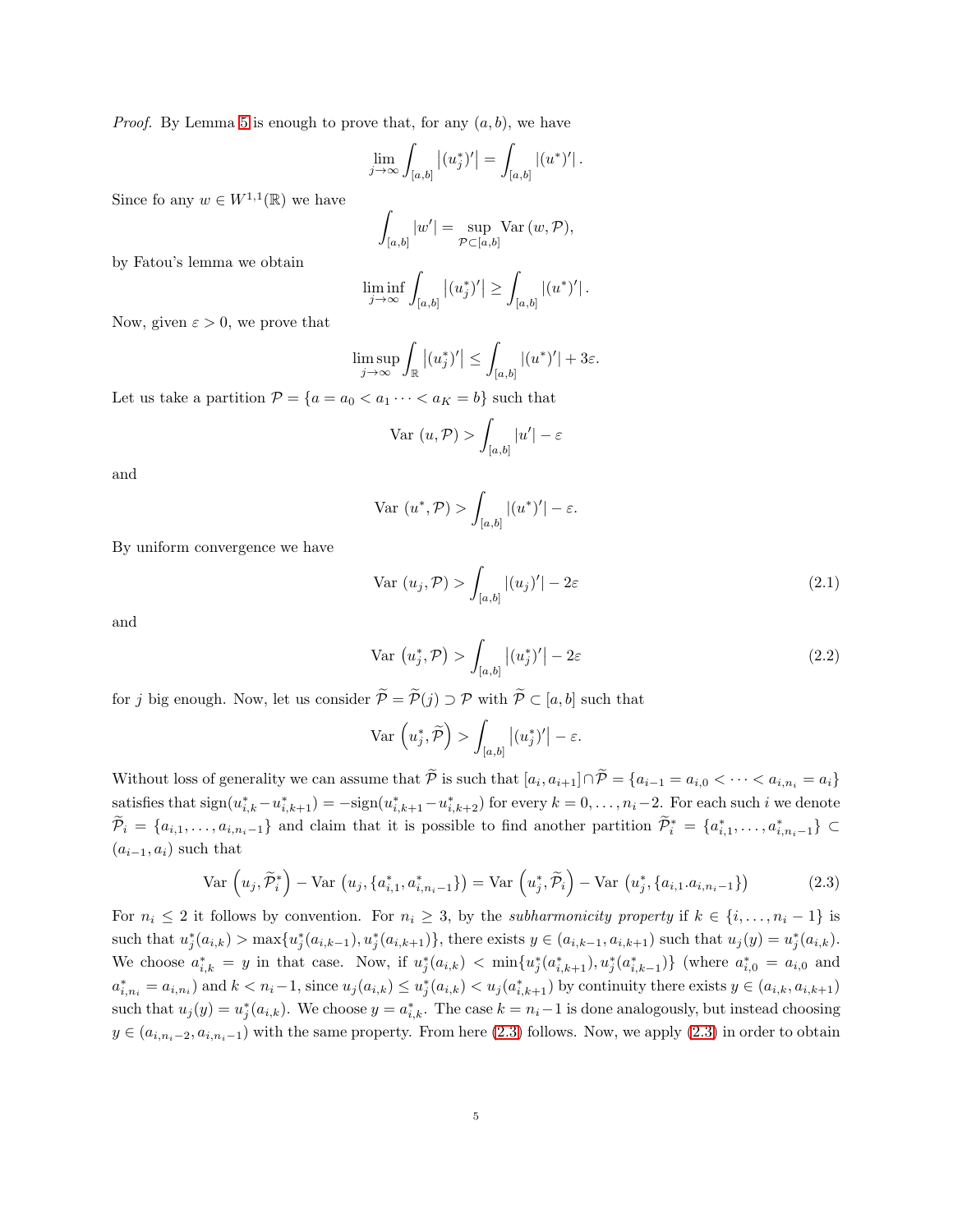the following inequality

$$
\int_{[a,b]} |(u_j)'| - \text{Var}(u_j, \mathcal{P}) \ge \text{Var}\left(u_j, \mathcal{P} \cup \bigcup_{i=1}^K \widetilde{\mathcal{P}}_i^*\right) - \text{Var}\left(u_j, \mathcal{P} \cup \bigcup_{i=1}^K \{a_{i,1}^*, a_{i,n_i-1}^*\}\right)
$$
\n
$$
= \sum_{i=1}^K \text{Var}\left(u_j, \widetilde{\mathcal{P}}_i^*\right) - \text{Var}\left(u_j, \{a_{i,1}^*, a_{i,n_i-1}^*\}\right)
$$
\n
$$
\ge \sum_{i=1}^K \text{Var}\left(u_j^*, \widetilde{\mathcal{P}}_i\right) - \text{Var}\left(u_j^*, \{a_{i,1}, a_{i,n_i-1}\}\right)
$$
\n
$$
\ge \text{Var}\left(u_j^*, \widetilde{\mathcal{P}}\right) - \text{Var}\left(u_j^*, \widetilde{\widetilde{\mathcal{P}}}\right),
$$

where  $P := \{a_{i,k}; i \in \{1, ..., K\}, k \in \{0, 1, n_i - 1, n_i\}\}\.$  Notice that  $|P| \leq 3K + 1$ , therefore:

$$
\operatorname{Var}\left(u_j^*, \widetilde{\widetilde{\mathcal{P}}}\right) < \operatorname{Var}\left(u^*, \widetilde{\widetilde{\mathcal{P}}}\right) + 12K \|u_j - u\|_{\infty} < \int_{(a,b)} |(u^*)'| + \varepsilon
$$

for  $j$  big enough. Combining these estimates with  $(2.2)$ , we get

$$
\int_{[a,b]} |(u_j)'| - \text{Var}(u_j, \mathcal{P}) > \int_{[a,b]} |(u_j^*)'| - \int_{[a,b]} |(u^*)'| - \varepsilon.
$$

Then, we have by [\(2.1\)](#page-4-2) that

$$
\int_{[a,b]} |(u_j^*)'| \leq \int_{[a,b]} |(u^*)'| + 3\varepsilon,
$$
 from where we conclude.  $\hfill \square$ 

Now we state a classical property about convergence of convex functions.

<span id="page-5-0"></span>**Lemma 7.** Let  $\{w_j\}_{j\in\mathbb{N}}$  and  $(l_j, r_j) \subset \mathbb{R}$  with  $w_j : \mathbb{R} \to \mathbb{R}$  such that  $w_j$  is convex in  $(l_j, r_j)$  for each  $j \in \mathbb{N}$ . Assume that  $\lim_{j\to\infty} l_j = l$  and  $\lim_{j\to\infty} r_j = r$  and that  $w_j \to w$  uniformly. Then w is convex in  $(l,r)$  and

$$
\lim_{j \to \infty} w_j'(x) = w'(x),
$$

for a.e.  $x \in (l, r)$ .

*Proof.* For  $a, b \in (l, r)$ , then for j big enough  $a, b \in [l_j, r_j]$  and therefore  $w_j(\frac{a+b}{2}) \le \frac{w_j(a) + w_j(b)}{2}$  $\frac{+w_j(\theta)}{2}$ . Then by the pointwise convergence we have  $w(\frac{a+b}{2}) \leq \frac{w(a)+w(b)}{2}$  $\frac{w+w(v)}{2}$  from where the convexity follows. Then, the absolutely continuity of w in  $(l, r)$  follows. The last claim follows as in [\[19,](#page-9-12) Theorem 25.7].

The last preliminary lemma is the following.

<span id="page-5-1"></span>**Lemma 8.** Let  $\phi \in \{\varphi_1, \varphi_2, \varphi_3^{\alpha}\}\$ . If  $u_j \to u$  in  $W^{1,1}(\mathbb{R})$ , then

$$
(u_j^*)'(x) \to (u^*)'(x)
$$

for a.e.  $x \in D$ .

Proof. Follows by an adaptation of [\[10,](#page-9-6) Lemmas 5 and 13]. A simpler proof using the subharmonicity property follows by Lemma [7](#page-5-0) above.  $\Box$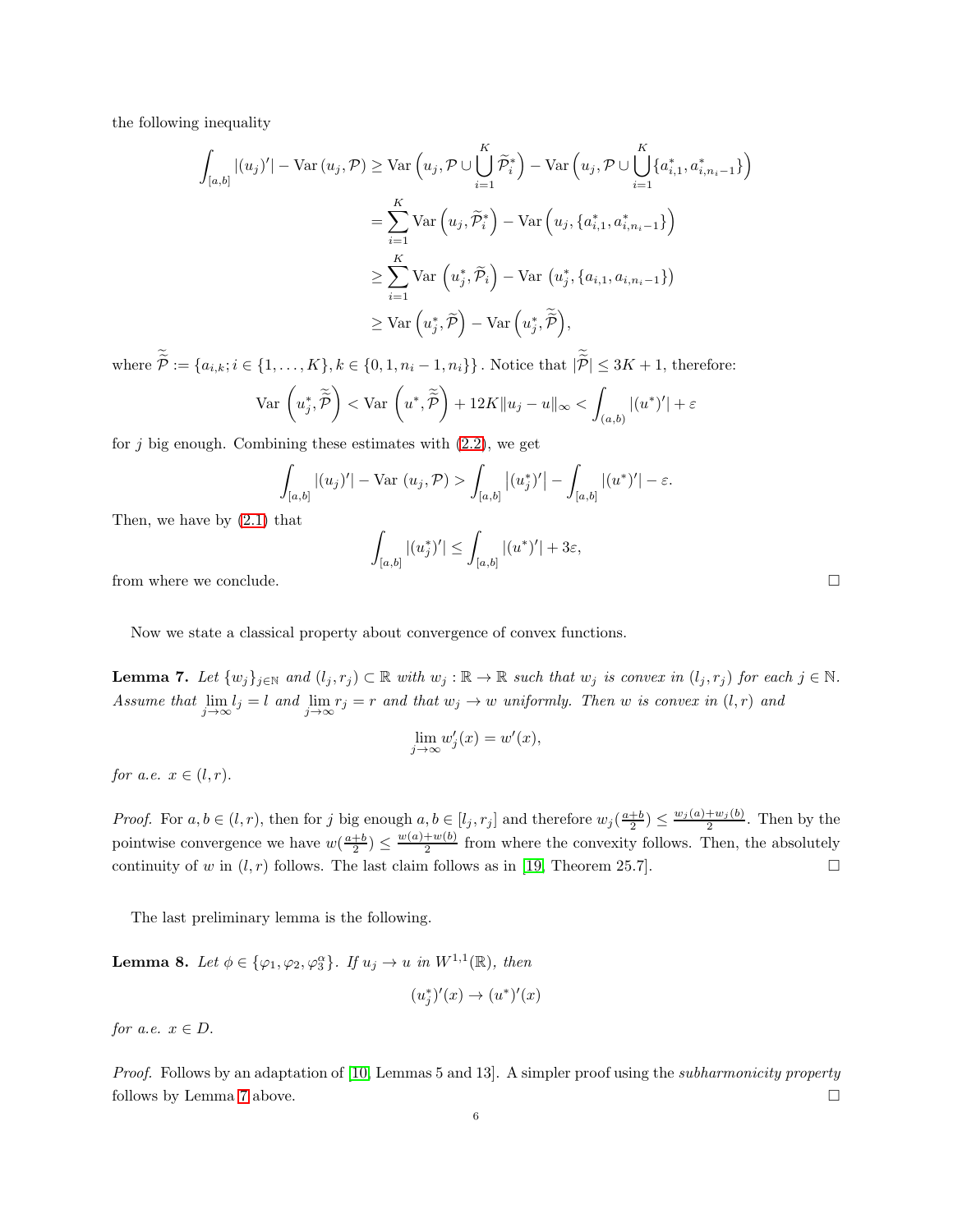#### 3. Novel tools

In this section we develop new additional tools to address the continuity problem. Let us take  $\varepsilon > 0$ , consider  $v_{\varepsilon} = \sum_{n=1}^{N}$  $i=1$  $\alpha_i \chi_{(a_i, a_{i+1})}$ , such that  $||u' - v_{\varepsilon}||_1 < \varepsilon$ . That is, we approximate the derivative of our limit function by a simple function. We define, as usual  $D_j := \{x \in \mathbb{R}; u_j^*(x) > u_j(x)\}\.$  We know that  $D_j$  is an open set, we write it as an union of intervals in a convenient way that depends on our approximation  $v_{\varepsilon}$ . That is

$$
D_j = D_j^1 \cup \bigcup_{i=0}^{N+1} D_j^{2,i},
$$

where  $D_j^1$  is the union of the intervals contained in  $D_j$  that contain at least one element of the set  $\{a_1,\ldots,a_{N+1}\}\.$  The sets  $D_j^{2,i}$ , for  $i=1,\ldots,N$  are the union of intervals contained in  $(a_i,a_{i+1})$ , and  $D_j^{2,0}$ and  $D_j^{2,N+1}$  are the union of the intervals contained in  $D_j$  that are contained in  $(-\infty, a_1)$  and  $(a_{N+1}, \infty)$ , respectively. We write

$$
D_j^1 = \bigcup_{r=1}^{N+1} (c_r(j), d_r(j)),
$$

where  $(c_r(j), d_r(j)) \ni a_r$  (possibly some intervals are empty or the same) and

$$
D_j^{2,i} = \bigcup_{k=1}^{\infty} (c_k^i(j), d_k^i(j)).
$$

The heart of our proof is the following lemma, where we prove that in the sets  $D_j^{2,i}$  the function  $u_j^*$  is close to  $u_j$  at the derivative level. In the proof the *subharmonicity property* plays a major role.

<span id="page-6-0"></span>**Lemma 9.** If  $||u' - u'_j||_1 < \varepsilon$  we have that

$$
\int_{\bigcup_{i=0}^{N+1} D_j^{2,i}} \left| (u_j^*)' - u_j' \right| < 4\varepsilon.
$$

*Proof.* Let us define  $a_0 := -\infty$ ,  $a_{N+2} := \infty$  and  $\alpha_0 := 0 =: \alpha_{N+1}$ . Let us see that, for  $i = 0, \ldots, N+1$ ,

$$
\int_{\cup_{k=1}^{\infty} (c_k^i(j), d_k^i(j))} \left|(u_j^*)'-u_j'\right| < 2 \int_{(a_i, a_{i+1})} \left|u_j'-\alpha_i\right|,
$$

from where the result follows since

$$
\sum_{i=0}^{N+1} \int_{(a_i, a_{i+1})} |u'_j - \alpha_i| < \varepsilon + \sum_{i=0}^{N+1} \int_{(a_i, a_{i+1})} |u' - \alpha_i| < 2\varepsilon.
$$

Indeed, consider  $L_i: (a_i, a_{i+1}) \to \mathbb{R}$  a line with  $L'_i(x) = \alpha_i$  for all x and  $i = 0, \ldots, N + 1$ . Then we observe that

$$
\int_{(c_k^i(j),d_k^i(j))} |(u_j^*)' - u_j'| = \int_{(c_k^i(j),d_k^i(j))} |(u_j^* - L_i)' - (u_j - L_i)'|
$$
  

$$
\leq \int_{(c_k^i(j),d_k^i(j))} |(u_j^* - L_i)'| + |(u_j - L_i)'|.
$$

At this point, note that

$$
\int_{(c_k^i(j),d_k^i(j))} |(u_j^*-L_i)'| \le \int_{(c_k^i(j),d_k^i(j))} |(u_j-L_i)'|.
$$
\n(3.1)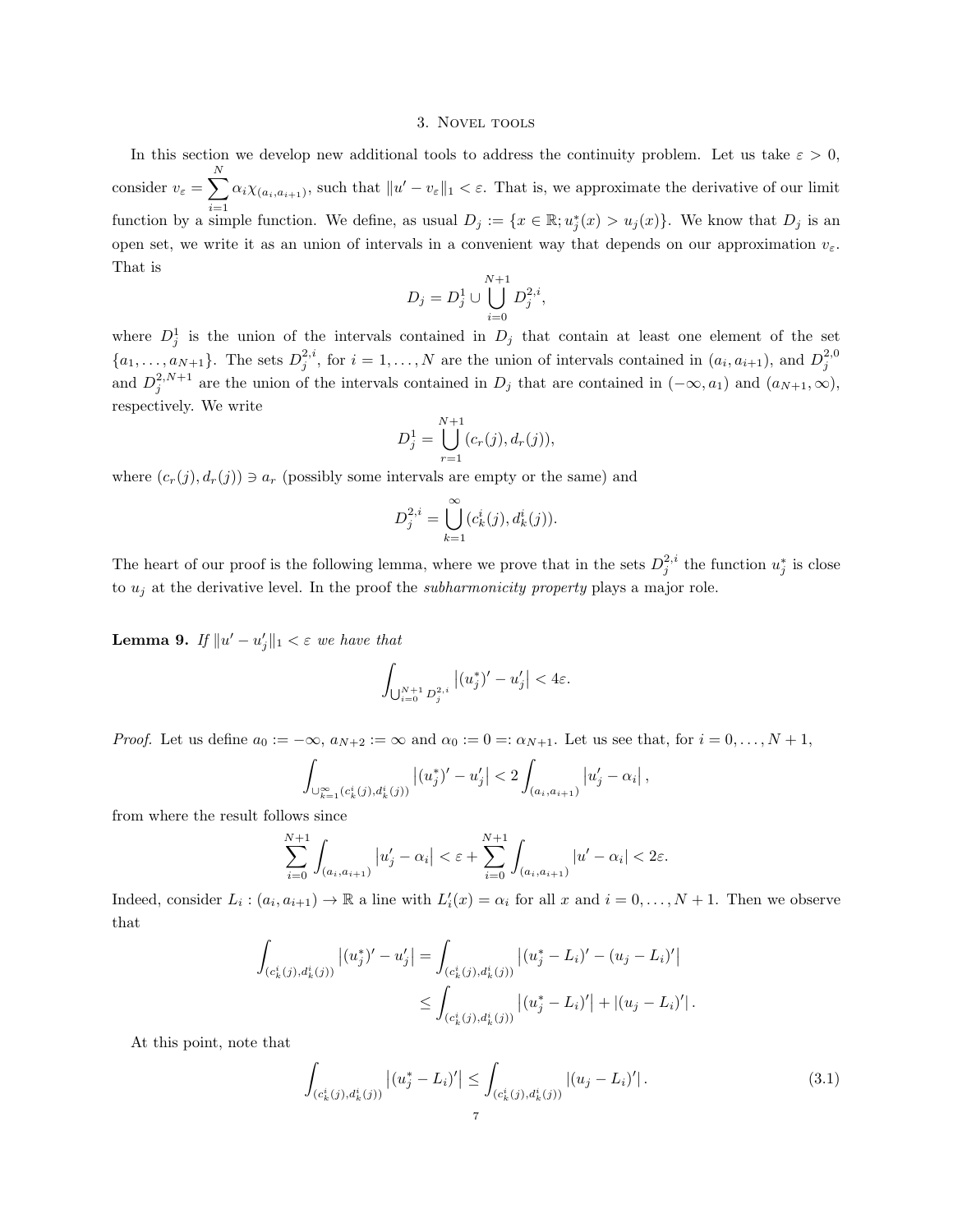In fact, since  $u_j^*$  is convex in  $(c_k^i, d_k^i)$  we have that  $u_j^* - L_i$  is also convex in that interval, therefore  $u_j^* - L_i$  has no local maxima in that interval, considering that  $u_j^* - L_i \ge u_j - L_i$  and that they coincide at the endpoints of the interval we conclude the claim. Now since  $|(u_j - L_i)'| = |u'_j - \alpha_i|$  we conclude our lemma.

Now, we need to control the (finitely many) remaining intervals in  $D_j$ .

<span id="page-7-0"></span>Lemma 10. We have that

$$
\int_{\cup_{r=1}^{N+1}(c_r(j),d_r(j))}\left|(u_j^*)'-(u^*)'\right|\to 0.
$$

*Proof.* Assume that there exists, for some r, an  $\varepsilon_2 > 0$  such that  $\int_{(c_r(j),d_r(j))} |(u_j^*)' - (u^*)'| > \varepsilon_2$  for a subsequence of j (that we also index by j). Let us take a subsequence such that  $c_r(j) \to c_r$ ,  $d_r(j) \to d_r$ when  $j \to \infty$  (possibly  $c_r = -\infty$  or  $d_r = +\infty$ ). Then, Lemma [7](#page-5-0) implies that  $u^*$  is convex in  $(c_r, d_r)$  and that  $(u_j^*)' \to (u^*)'$  a.e in  $(c_r, d_r)$ . Therefore, by the Brezis-Lieb lemma we just need to prove that

$$
\lim_{j \to \infty} \int_{(c_r(j), d_r(j))} |(u_j^*)'| = \int_{(c_r,d_r)} |(u^*)'|.
$$

If we write  $m_r(j) = \min_{x \in (c_r(j), d_r(j))} u_j^*(x)$  and  $m_r = \min_{x \in (c_r, d_r)} u^*(x)$ , we have that

$$
\int_{(c_r(j),d_r(j))} |(u_j^*)'| = u_j^*(c_r(j)) - 2m_r(j) + u_j^*(d_r(j))
$$

and

$$
\int_{(c_r,d_r)}|(u^*)'|=u^*(c_r)-2m_r+u^*(d_r).
$$

Therefore the desired convergence is a consequence of the uniform convergence and the continuity of  $u^*$ . This concludes the proof of the lemma.

## <span id="page-7-1"></span>4. Proof of Theorem [1](#page-1-1)

With the tools developed in the last section we are in position to prove our theorem. First, we claim the following:

$$
\lim_{j \to \infty} \int_{D_j \cap C} \left| (u_j^*)' - (u^*)' \right| \to 0. \tag{4.1}
$$

Noticing that  $u' = (u^*)'$  a.e. in the set of integration we have

$$
\int_{D_j \cap C} |(u_j^*)' - (u^*)'| = \int_{D_j \cap C} |(u_j^*)' - u'|
$$
\n
$$
\leq \int_{D_j} |(u_j^*)' - u'|
$$
\n
$$
\leq \int_{D_j^1} |(u_j^*)' - u'| + \int_{U_{i=0}^{N+1} D_j^{2,i}} |(u_j^*)' - u'|
$$
\n
$$
\leq \int_{D_j^1} |(u_j^*)' - u'| + \int_{U_{i=0}^{N+1} D_j^{2,i}} |(u_j^*)' - u'_j| + ||u' - u'_j||_1
$$
\n
$$
\leq \int_{D_j^1} |(u_j^*)' - u'| + 5\varepsilon,
$$

for  $j$  big enough, where we use Lemma [9](#page-6-0) in the last line. Since

$$
\int_{D_{j}^{1}}\left|(u_{j}^{*})^{\prime}-u^{\prime}\right|<\varepsilon
$$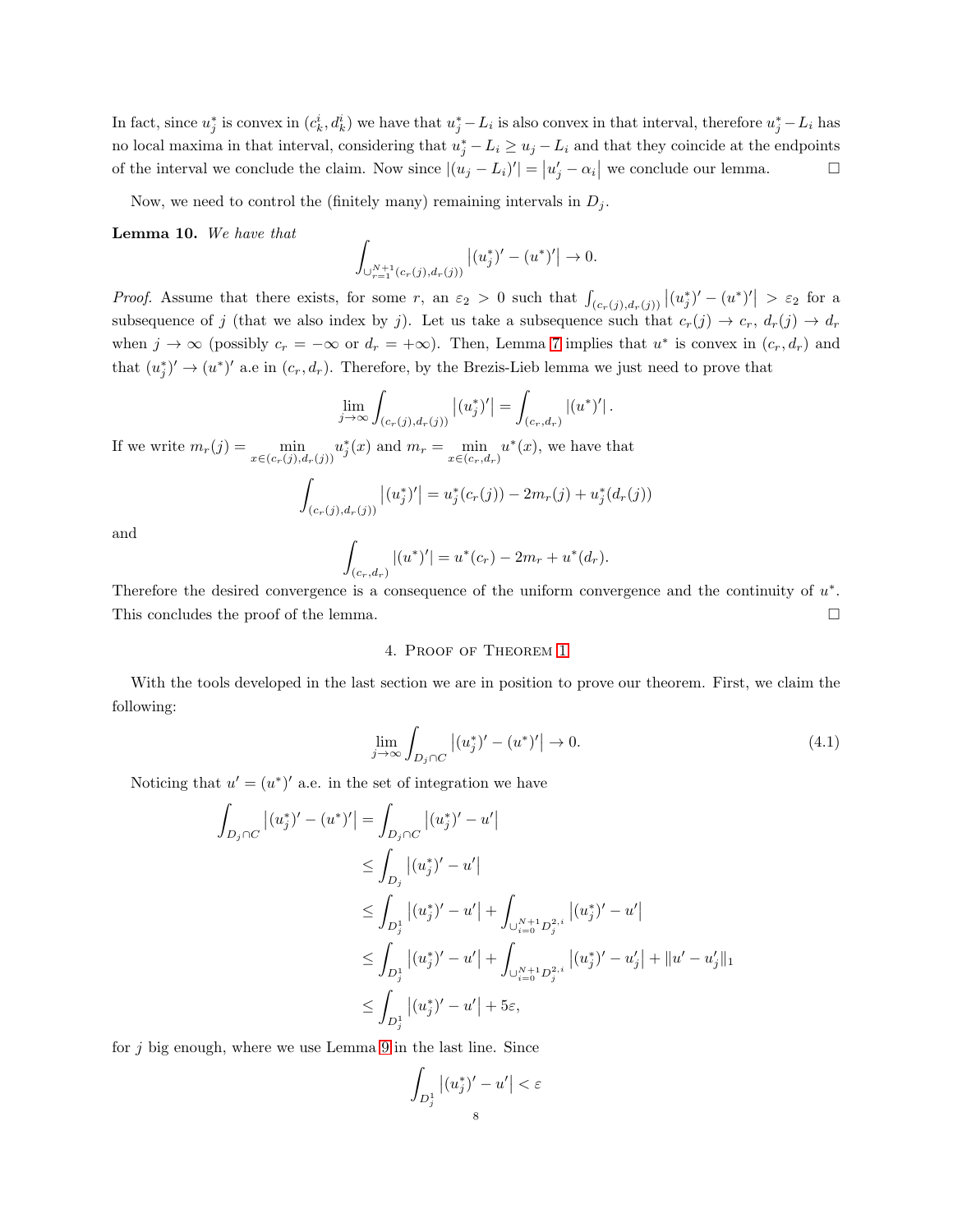for  $i$  big enough by the Lemma [10,](#page-7-0) we have

$$
\limsup_{j \to \infty} \int_{D_j \cap C} |(u_j^*)' - (u^*)'| \le 6\varepsilon.
$$

Since  $\varepsilon > 0$  is arbitrary we conclude the proof of our claim [\(4.1\)](#page-7-1).

From [\(4.1\)](#page-7-1) and since

$$
\int_{C_j \cap C} |(u_j^*)' - (u^*)'| = \int_{C_j \cap C} |u_j' - u'| \to 0,
$$

we conclude that

<span id="page-8-7"></span>
$$
\int_C |(u_j^*)' - (u^*)'| \to 0.
$$
\n(4.2)

Now, in order to prove our Theorem [1](#page-1-1) we need to conclude that

$$
\int_{D} |(u_j^*)' - (u^*)'| \to 0.
$$

Indeed, in light of Lemma [8,](#page-5-1) by the Brezis-Lieb lemma we only require that

$$
\int_D \left|(u_j^*)'\right| \to \int_D \left|(u^*)'\right|,
$$

and this is a consequence of [\(4.2\)](#page-8-7) and Proposition [6.](#page-3-2) This concludes the proof of Theorem [1.](#page-1-1)

4.1. Concluding remarks. The same scheme of proof presented here allows one to establish the analogous of Theorem [1](#page-1-1) for a more general class of maximal operators of convolution type. The key properties that we require are that the maximal function  $u^*$  is continuous and has the *subharmonicity property*, and one has to then deal with minor technicalities that might appear (and for simplicity we do not enter in all such variations). For instance, one could consider the operators defined in [\[7,](#page-8-5) Section 1.2], in which the approximation of the identity are slightly different than [\(1.3\)](#page-1-2).

## 5. Acknowlegdements

The author is grateful to E. Carneiro for the encouragement and very helpful discussions. The author is also thankful to M. Sousa for helpful comments about earlier versions of this manuscript.

## **REFERENCES**

- <span id="page-8-2"></span><span id="page-8-0"></span>[1] Jesús Aldaz and Javier Pérez Lázaro, Functions of bounded variation, the derivative of the one dimensional maximal function, and applications to inequalities, Trans. Amer. Math. Soc. 359 (2007), no. 5, 2443–2461. MR 2276629
- [2] David Beltran, Cristian González-Riquelme, José Madrid, and Julian Weigt, Continuity of the gradient of the fractional  $\textit{maximal operator on } W^{1,1}(\mathbb{R}^d)$ , arxiv.org/abs/arXiv:2102.10206 (2021).
- <span id="page-8-3"></span>[3] David Beltran and José Madrid, Endpoint Sobolev Continuity of the Fractional Maximal Function in Higher Dimensions, International Mathematics Research Notices (2019), rnz281.
- <span id="page-8-4"></span>[4] Simon Bortz, Moritz Egert, and Olli Saari, Sobolev contractivity of gradient flow maximal functions, arxiv.org/abs/arXiv:1910.13150 (2019).
- <span id="page-8-1"></span>[5] Luis Caffarelli and Luis Silvestre, An extension problem related to the fractional Laplacian, Commun. Partial. Differ. Equ. 32 (2007), no. 8, 1245–1260.
- <span id="page-8-5"></span>[6] Emanuel Carneiro, Regularity of Maximal Operators: Recent Progress and Some Open Problems, to appear in New Trends in Applied Harmonic Analysis, Volume 2, doi.org/10.1007/978-3-030-32353-0\_3 (2019).
- <span id="page-8-6"></span>[7] Emanuel Carneiro, Renan Finder, and Mateus Sousa, On the variation of maximal operators of convolution type II, Rev. Mat. Iberoam. 34 (2018), no. 2, 739–766. MR 3809456
- [8] Emanuel Carneiro and Cristian González-Riquelme, Gradient bounds for radial maximal functions, to appear in Ann. Acad. Sci. Fenn. Math., arxiv.org/abs/arXiv:1906.01487 (2019).